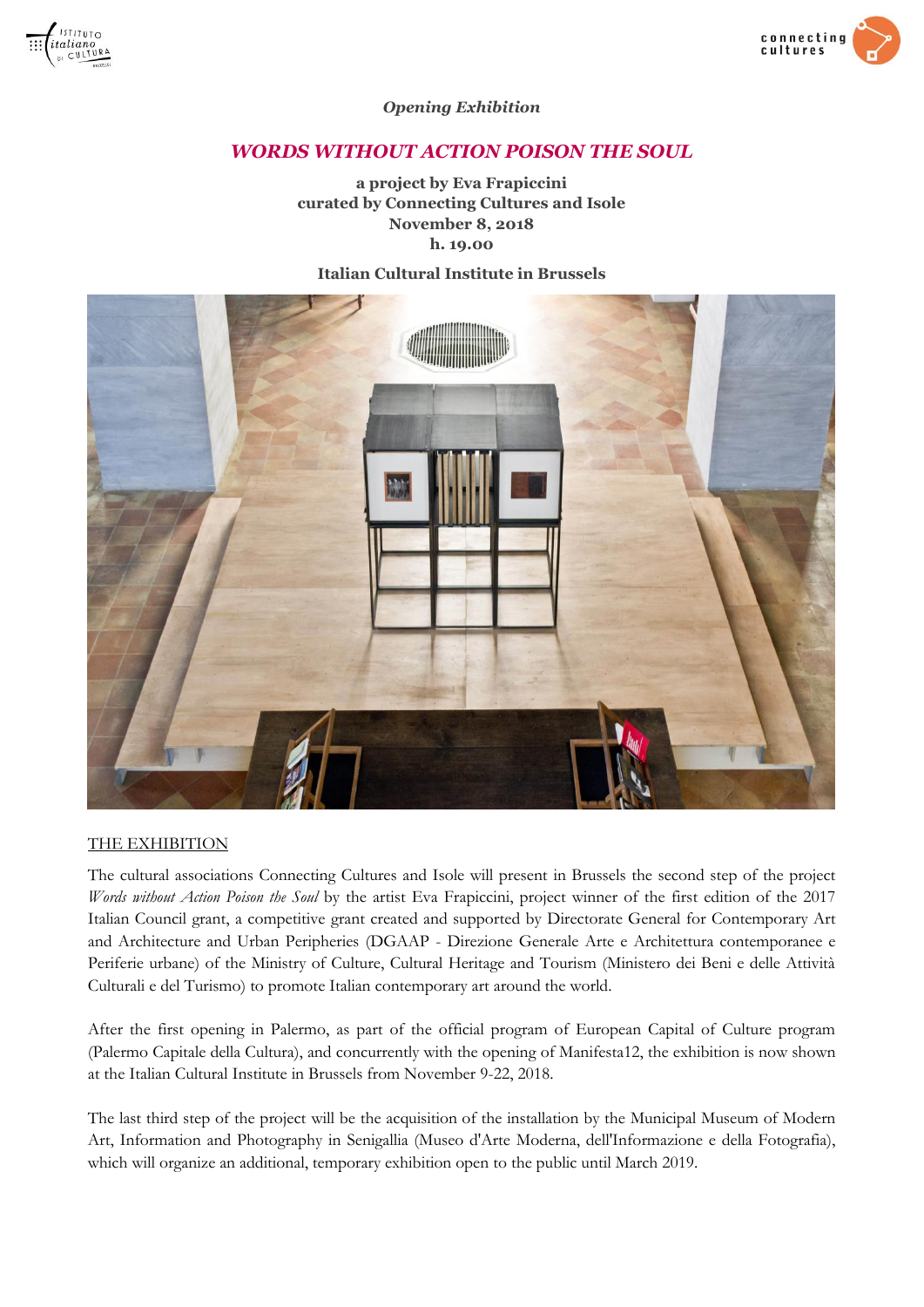



### THE PROJECT

The project was originally designed by the artist in 2014, as part of an exhibitional project curated by Connecting Cultures, Isole and the lawyer Caterina Niccolai on the subject of legality at the Courthouse in Palermo. Between 2017 and 2018, after spending a period of time in Sicily, Frapiccini resumes her work and unveils this project thereby concluding her research on the victims and the protagonists of the mafia wars.

The photographic installation is the fruit of a participatory project that engaged historical archives and mafia think tanks, relatives of the victims, schools, and libraries in Palermo and in the rest of Italy, in a journey to research the figures that characterized the fight against the mafia from the 1970s to the 90s. The approach chosen by the artist focuses on the personal and intimate dimension that is seen in the testimonies of magistrates, journalists, trade unionists, police inspectors, and private citizens who have spent their lives battling the mafia. Through photographic documentation the project highlights everyday tools, such as speeches, registers, notebooks, and other notes that have been collected and stored in many private archives. The artist's work is therefore an archive in progress, which, through an accessible, searchable and engaging installation, invites the public to delve into the daily life of these individuals. The artist's analysis focuses in particular on the relationships between the lines of inquiry that were pursued either at the same time or years later by various people. These leads were interrupted as they constituted a threat to mafia trafficking; and the artist reminds us that people have been killed precisely because they were far too virtuous by way of their Action.

Words without Action Poison the Soul has been realized with the support of the Municipality of Palermo – Department of Culture and the Department for Youth Policies, School, Work, and Health and the collaboration of Accademia di Belle Arti in Palermo – Department of Communication and Art Education; Archivio Storico Comunale di Palermo; Istituto Italiano di Cultura in Brussels; Liceo Artistico Catalano in Palermo; Liceo Artistico Ragusa-Kiyohara in Palermo; MUSINF - Museo d'Arte Moderna, dell'Informazione e della Fotografia di Senigallia. Media Partner: Exibart.

The exhibition catalog is published by **Silvana Editoriale**, Milan.

### **We thank the following for their cooperation in this project and for providing access to their archives:**

### **Government agencies, associations, private archives:**

Associazione Casa Memoria Felicia and Peppino Impastato ONLUS, Cinisi (PA); Centro Diocesano in Palermo; I.C.S. Padre Pino Puglisi, Brancaccio; Centro Siciliano di documentazione "Giuseppe Impastato"; Istituto Gramsci Siciliano for Nisticò Fund, La Torre Fund, and Terranova Fund, Palermo; Fondazione Giuseppe Fava, Catania; Memoriale Falcone e Borsellino, Tribunale di Palermo.

#### **Relatives of the victims:**

Francesca and Giuseppe Maria Andreozzi; Flora, Augusta and Vincenzo Agostino; Manfredi Borsellino; Giovanni Chinnici; Michele Costa; Valentina Rigano and Marco D'Aleo; Giulio Francese; Emanuela, Selima and Ines Leotta Giuliano; Alice Grassi; Carmine and Franco Mancuso; Marene Ciaccio Montalto; Dario Montana; Tina Martinez Montinaro; Salvatore Lorusso; Maddalena Rostagno; Antonio Scaglione.

### **We thank the following for their support:**

Francesco Deliziosi, journalist for Giornale di Sicilia; Franco Nicastro, historian and journalist; Ignazio De Francisci, Attorney General in Bologna; Antonello Marini, Assistant Police Chief, Palermo; Salvo Palazzolo, journalist for La Repubblica; Emilia Valenza, professor at the Accademia di Belle Arti di Palermo; Clara Cardella, Agostino Di Trapani, Nino di Ciaccio, Calogero Rizzo, Giovanni D'Oca, Giusy Viola, teachers at the Liceo Artistico Ragusa-Kiyohara di Palermo; Letizia Lo Re e Lucia Corsaro, teachers at the Liceo Artistico Catalano di Palermo; Giovanni Papa Arcuri, manager of Memoriale Falcone e Borsellino, Courthouse of Palermo.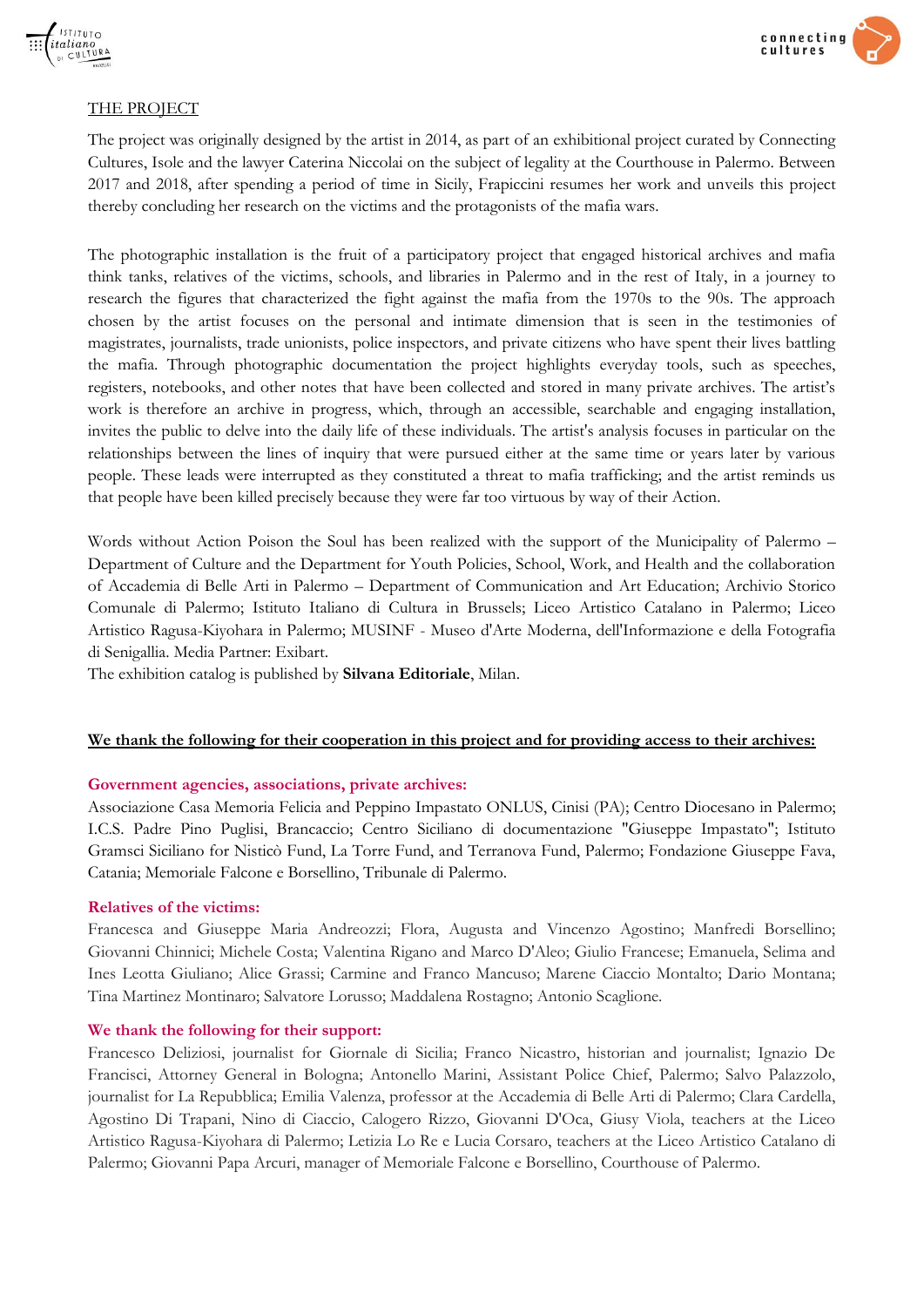



## **INFO**

**Opening on November 8, 2018 at 19.00.**

The exhibition will be opened **November 9-22, 2018** with the following schedule: **Mon-Fri 9.30-13.00 / 14.00- 17.00.**

Free entry.

**Istituto Italiano di Cultura** Rue de Livourne, 38 - 1000 Brussels ph.+32 (0) 25332729 **[https://iicbruxelles.esteri.it/iic\\_bruxelles/it/](https://iicbruxelles.esteri.it/iic_bruxelles/it/)**

**CONTACTS Connecting Cultures** Via Novi 2, 20144 Milan Laura Riva | *Lriva@connectingcultures.info* | ph. +39 0236755360 **[www.connectingcultures.it](http://www.connectingcultures.it/)**

Un progetto promosso da



Con la partecipazione di







Realizzato grazie al sostegno di







In collaborazione con



Parte del programma



Con il patrocinio di



Media Partner